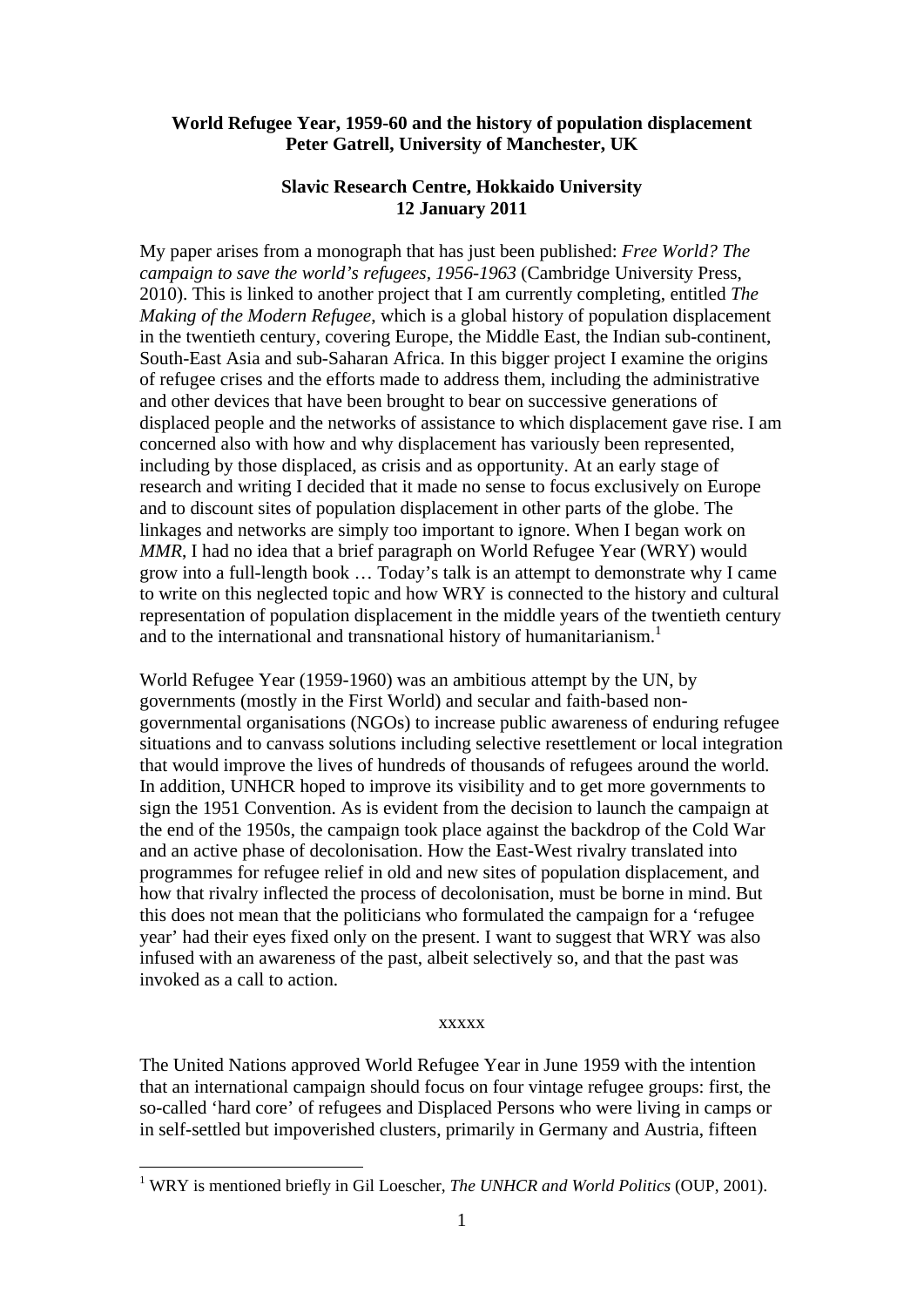years after the end of the Second World War. A second and much larger group consisted of Palestinian refugees who in 1948 fled to adjacent territories and states – Jordan (that is, the West Bank), the Gaza strip, Lebanon and Syria – where the majority lived in refugee camps. The third group was Chinese refugees who eked out a difficult existence in the British colony of Hong Kong having fled following the establishment of the People's Republic of China in 1949; they lived in crowded settlements rather than in refugee camps. A final group was made up of several thousand elderly refugees of Russian origin who left Soviet Russia for China in the wake of the 1917 Revolution and who appeared to have been entirely forgotten. The inspiration behind the so-called 'plan to save the refugees' therefore derived from a sense that history had dealt each of these groups a poor hand. I shall say more about this later. For the moment I wish to point out that the Soviet bloc voted against the proposal for a refugee year, on the grounds that the difficulties confronting the 'hard core' could be readily addressed, provided the UN encouraged the return of refugees and DPs to their original places of residence in Poland and the Soviet Union. The arguments for and against repatriation had of course been well-rehearsed throughout the 1950s, and Western governments inevitably dismissed the USSR's stance on this as on other occasions.

It is worth emphasising, however, that neither side tried to make much political capital out of WRY. The most overt attempt to do so emanated from the Assembly of Captive European Nations. Established in 1954 by a 'a coalition of representatives from nations who found themselves under the yoke of Soviet domination', ACEN aimed 'to provide liberation from communist dictatorship by peaceful means, to educate public opinion on the actual situation behind the Iron Curtain, and to enlist the cooperation and assistance of governmental and non-governmental institutions'. However, the US administration kept its distance from these Cold warriors. To be sure, President Dwight Eisenhower Eisenhower agreed to designate a 'Captive Nations Week' that entailed 'appropriate ceremonies and activities … until such time as freedom and independence shall have been achieved for all the captive nations of the world'. But that was as far as the White House was prepared to  $\overline{\text{go.}}^2$  There were relatively few signs of the Cold War rhetoric that figured in the first half of the  $1950s<sup>3</sup>$ 

The focus on the needs of refugees in Europe (including newly arrived refugees from Yugoslavia), in the Middle East, in Hong Kong and China did not prevent the UN and member states from recognising the extent of suffering brought about by fresh crises, in Tibet, Rwanda, Congo and above all Algeria. In most instances, these crises involved European colonial powers whether, as with Belgium, they were struggling to rid themselves of imperial possessions in central Africa or (as in the case of France) attempting to retain such control. (International opinion regarded Algeria as a French colony even though it was administratively an integral part of France.) WRY also implicitly asked questions of other colonial powers such as Portugal (which resolutely refused to get involved in the campaign in any meaningful way) and the Netherlands, which embraced WRY enthusiastically without directly linking its participation to the

<sup>2</sup> Brutus Coste to Charles Merz, Editor, *New York Times*, 15 January 1958, ACEN Records, IHRC247, Box 138, Folder 4.

<sup>3</sup> See Susan Carruthers, *Cold War Captives: Imprisonment, Escape and Brainwashing* (University of California Press, 2009).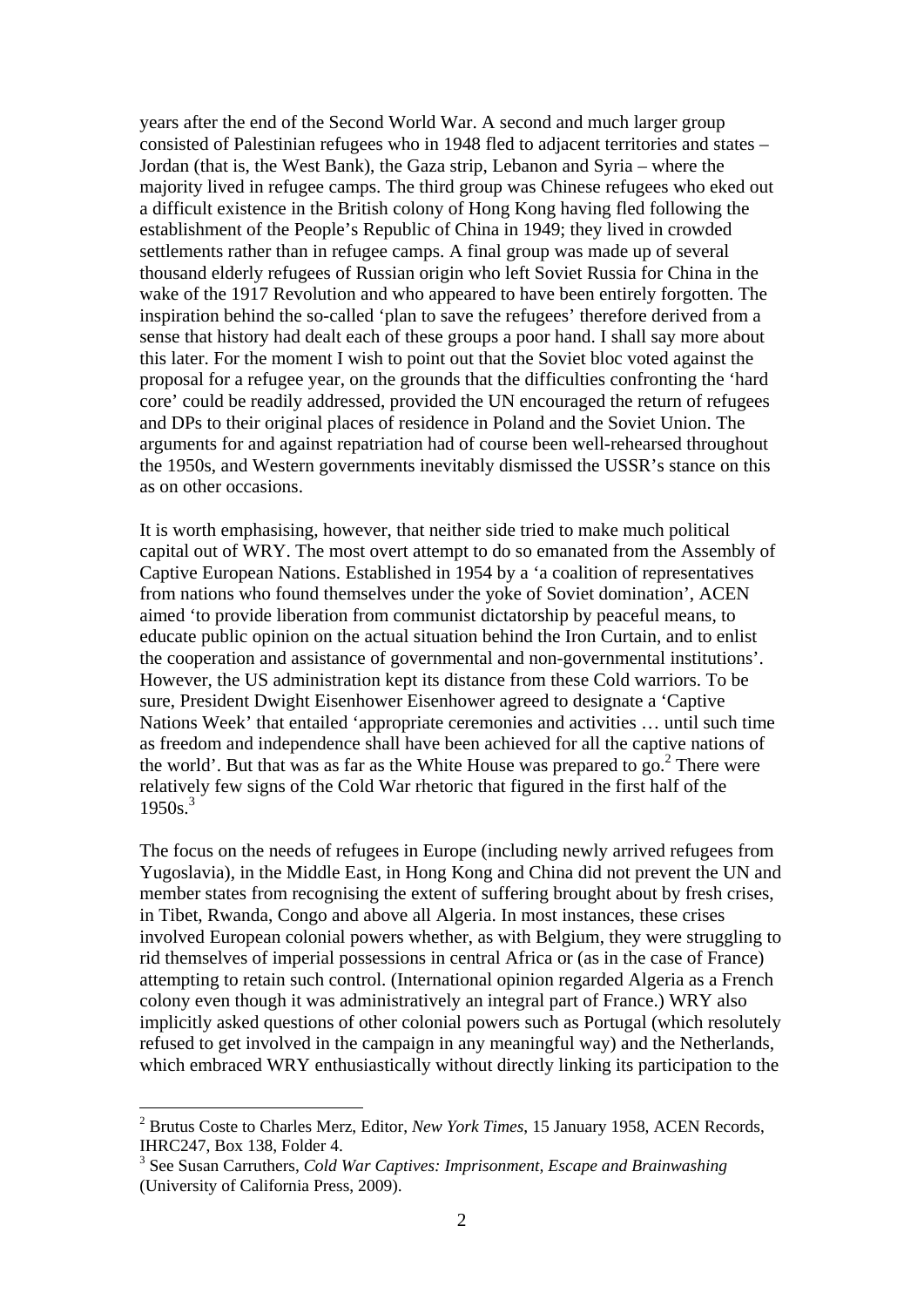retreat from its empire in Indonesia. In the case of Tibet, the imagination of First World countries was seized less by the knowledge of China's territorial claims than it was by the drama of the Dalai Lama's flight and by a readiness to embrace Tibetan exiles as 'good refugees' who suffered for their faith – rather like Armenian refugees in the 1920s, whose credentials derived from their Christian 'sacrifice' at the hands of the Young Turks. However, the British government trod carefully, because of a reluctance to get involved in questions of human rights ('If we had voted for a resolution about loss of human rights in Tibet, we would have abandoned the argument which helps to prevent human rights in Nyasaland, Kenya, Central African Federation etc. being debated at the UN [and] to keep that body as much as possible out of our colonial affairs'] and preferred to focus on 'purely humanitarian' considerations. The situation in Algeria and neighbouring Morocco and Tunisia also grabbed some of the headlines, because the FLN succeeded in internationalising the crisis. By 1959-60 UNHCR had become involved along with several NGOs. But in Algeria itself, the French government objected to anything that could be construed as external encroachment on its sovereignty.<sup>4</sup>

WRY had little or nothing to say about other histories. Korea and Vietnam warranted only a brief mention in the literature issued by the UN office in Geneva. The campaign passed over the Holocaust in almost complete silence. No-one drew attention to the impact of the Spanish Civil War, presumably because the Republican exiles were assumed to be making the best they could of their lives in France or South America after the torment of being incarcerated in French concentration camps in the late 1930s – and also because no-one in the First World wanted to ruffle General Franco's feathers by picking at this particular sore. Older refugee populations – above all, Armenian refugees and Russian refugees, other than those in China – are virtually absent from the campaign record, perhaps reflecting their integration in the USA, France and parts of the Middle East and perhaps because of an unspoken and begrudging acknowledgement that at least some Armenian refugees had managed to make a life for themselves in Soviet Armenia. In the Federal Republic of Germany, conservative politicians and public figures tried to link the campaign for a refugee year to the cause of the German expellees (*Vertriebenen*), but this had relatively little resonance in West Germany and none at all further afield. The expellees were left much to their own devices, as indeed they had been for more than a decade, benefiting from the rapid economic growth or *Wirtschaftswunder*. Finally, WRY all but ignored the consequences of Partition in the Indian sub-continent, because the UN and NGOs alike maintained that the refugee crisis had been resolved. However, to the extent that Hindu and Muslim migrants continued to cross the Indian-Pakistan border long after 1948, and particularly the frontier separating East Bengal from West Bengal, this was a misleading conclusion to draw. Nevertheless, the selective geographical focus of WRY rather misses the point. Its supporters chose their terrain carefully, and the campaign was sufficiently flexible to accommodate other sites of displacement.

I want to emphasise the importance of history to the success of mounting a campaign for WRY. Citizens in the First World had to be provided with sufficient information to convince themselves of the need to donate money and armed with knowledge in order to lobby governments. Some historical background was therefore essential.

<sup>4</sup> Matthew Connelly, *A Diplomatic Revolution: Algeria's Fight for Independence and the Origins of the Post-Cold War Era* (Columbia University Press, 2002).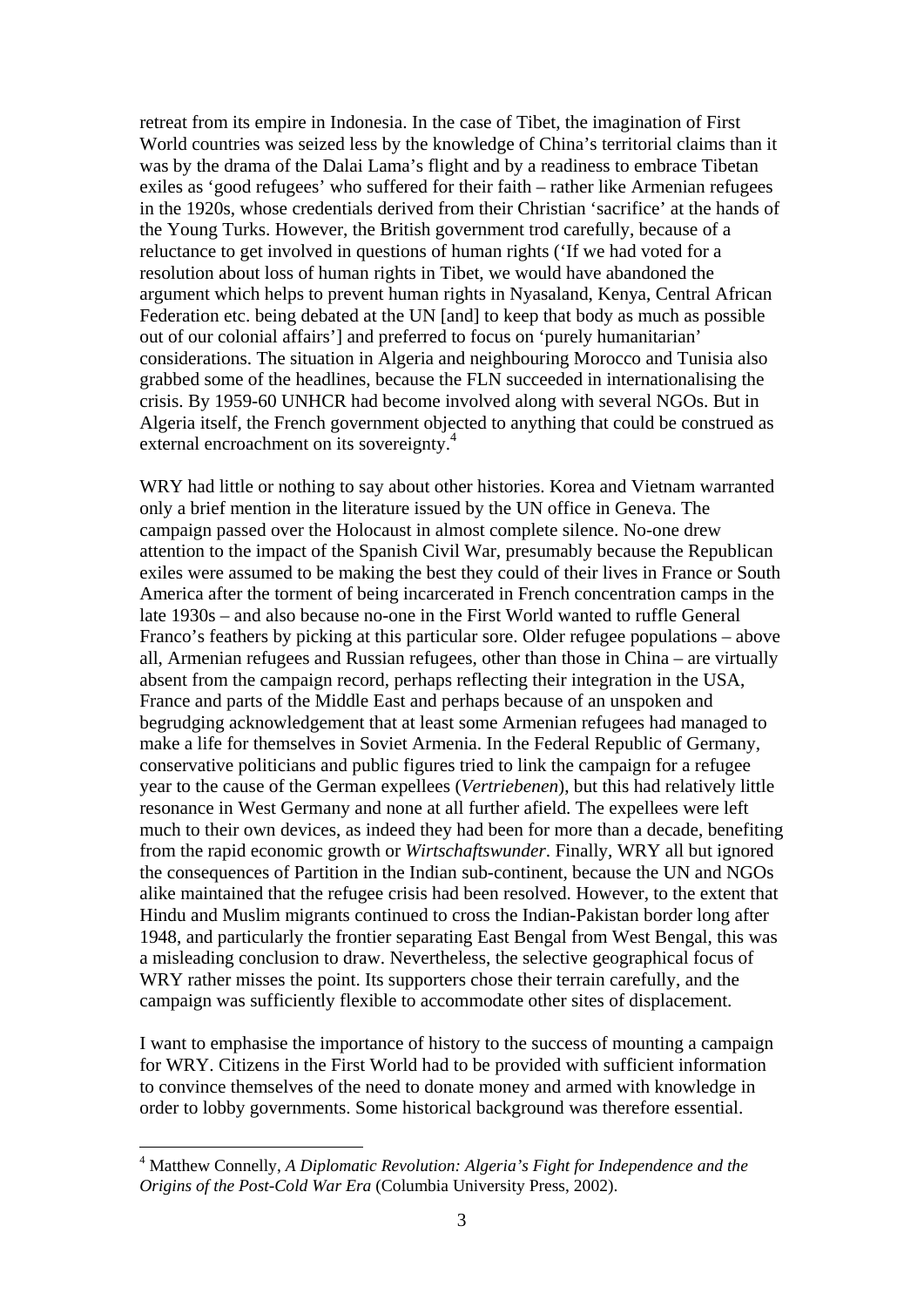Second, history was something that governments could invoke as tradition, namely a readiness to assist displaced people. This was linked to the trajectories of leading humanitarians whose authority rested in part on their past experience of engagement with refugees. Thirdly, however, history spoke of an intolerable burden that helped to explain why some countries could or would not participate. Fourth, the past could be made to account for the political agenda in the present. This was related to the search for a means of recompense for the wrongs that been done to displaced persons in the past.

A key element of WRY was the need to encourage a more intimate knowledge of the 'refugee problem'. According to the UN office for WRY, public opinion had become familiar with refugees in the abstract: 'through frequent repetition, the word 'refugee' had come to lose much of its poignancy, and there was little personal knowledge of the plight and sufferings of refugees beyond the immediate areas where they were living<sup>5</sup>.<sup>5</sup> Privileged citizens in the First World were to be fed a diet of reliable and 'authentic' stories about the circumstances of individual refugees. Granted, this history was etiolated and restricted; for example, attempts by officials in the UN Relief and Works Agency to recount the origins of the Palestinian refugee crisis did not evoke a great deal of public interest. Nevertheless, at a general level the campaign spread the basic historical content beyond the specific ethnic groups and diasporas to which it had largely been confined hitherto. This set WRY apart from most previous efforts to assist refugees, for example from Soviet Russia, Nazi Germany and Spain. As part of this concerted publicity drive, Geneva regularly issued brief, illustrated brochures on refugees in Europe, the Middle East and the Far East, and provided information on various private initiatives that generated additional revenue for the UN, NGOs and the individual national committees for WRY. I return to this point later.

The second aspect in which history intruded into the campaign was the recurrent emphasis by national governments of 'tradition', as in the 'traditional welcome' extended to refugees. This rhetoric served different purposes. It might explain why governments were willing to support WRY, but it also served as justification for doing only so much and no more. The British, American, Canadian, Australian and Norwegian governments could recite this argument off by heart. British Prime Minister Harold Macmillan put the case for 'tradition':

Some people may think that the best contribution that we can make in the WRY is to take in a large number of the refugees ourselves. They may say that the life of our country has been enriched because 80,000 refugees the majority of whom were Jewish, came here before the war, and because we have taken in about a quarter of a million other refugees since then … But precisely because in our small country we have welcomed so many, we cannot raise further hopes in this direction. Essentially our contribution must be in money.<sup>6</sup>

In making this point Macmillan lined up with deeply unpleasant regimes such as in the Dominican Republic, where President Rafael Trujillo did not hesitate to remind everyone of his 'rescue' (much overblown, as it turned out) of Jews from Nazi

 $<sup>5</sup>$  Report to the Secretary-General by his Special Representative for WRY, UNHCR archives,</sup> Fonds UNHCR 11, Records of the Central Registry, Series 1, Classified Subject Files, 1951- 70, Misc. boxes: World Refugee Year, Information Paper 1960.

 $6$  FO 371/145387, file on the official opening of WRY.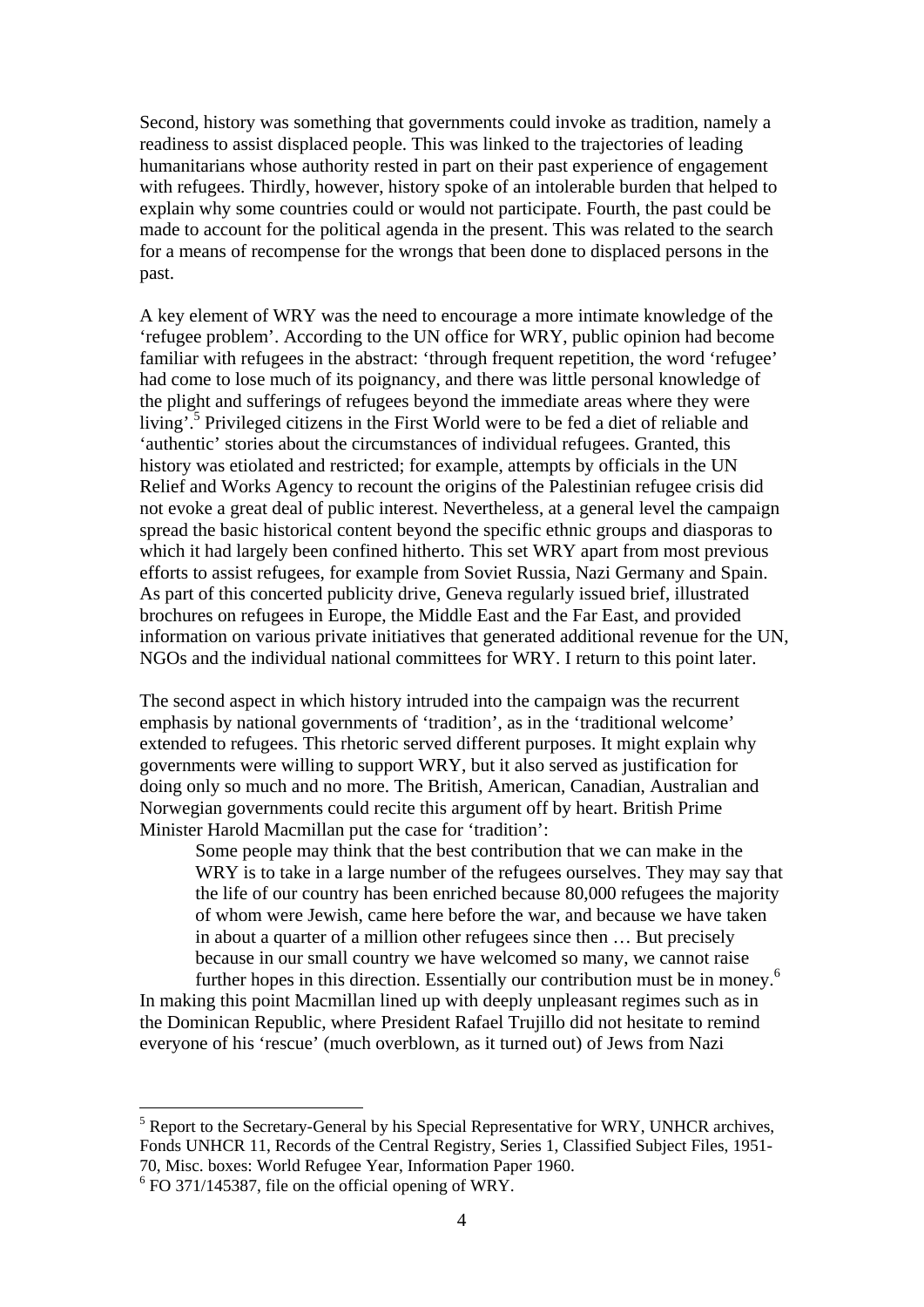Germany in  $1940$ .<sup>7</sup> The customary point of reference was the Hungarian refugee crisis, because this was fresh in the public mind – and also a pointed reminder that not everyone had been sympathetic to the plight of Hungarian exiles [**illustration of Austrian stamp**].

Generally speaking, Western governments and NGOs looked to countries in the southern hemisphere, particularly in South America, to open the gates to refugees from Europe and China who wished to resettle. As the British Foreign Office put it:

It is an essential part of the proposal that the World Refugee Year should be adapted to meet the circumstances of the different countries taking part. The Latin American countries, for example, who have less money to spare for international charity than, say, the countries of Western Europe and the 'old' Commonwealth, could play a significant part by agreeing to the resettlement

in their territories of a larger number of refugees during the 'Year'.<sup>8</sup> But these countries also invoked history as a reminder of the weight of past responsibilities and difficulty of doing more for refugees during WRY. Argentina claimed to have been lumbered with social problems in the recent past and would therefore only admit refugees who were 'strong, healthy and unaffected by the war'. Some countries explained what they could contribute but also what they could not do as a result of previous episodes of displacement that imposed an intolerable economic strain. India and Pakistan, still coming to terms with the consequences of Partition, clearly fell into this category of countries that were absorbed with their own problems. The Italian government likewise responded that 'Italy had many refugees within her own borders and these imposed a considerable financial burden'. The same idea surfaced in less well-known situations, as in Finland which excused itself by referring to the influx of 400,000 refugees from Karelia who fled after the Second World War and who imposed an 'indirect cost to the economy [thanks to] high subsidies, which have to be paid to enable them to make a living on their small uneconomic agricultural holdings'. For this reason Finland declared itself unable to match the commitment shown by its richer but less troubled Scandinavian neighbours.<sup>9</sup>

The past was also present, in the sense that many of the most pressing refugee situations provided evidence of Communist revolution and the consolidation of Communist power in Russia and Eastern Europe, and in China. Austria emphasised the flight of Hungarians in 1956. There were warnings of continuing subversion in the Middle East and Latin America, where the Cuban Revolution appeared to reiterate the point that Communism would prompt a mass exodus. Yet as indicated earlier, although the Cold War played an important part in the campaign, it formed part of the background rather than being an integral element. Governments were more circumspect: the British wanted to maintain reasonable relations with the People's Republic of China rather than to complicate matters in Hong Kong by making political capital out of the crisis caused by the influx of Chinese refugees. When UN officials repeated the mantra that WRY was 'non-political', this suited both member governments and NGOs.

<sup>&</sup>lt;sup>7</sup> Simone Gigliotti, "Acapulco in the Atlantic": revisiting Sosúa, a Jewish refugee colony in the Caribbean', *Immigrants and Minorities*, 24, no. 1, 2006, 22-50.

<sup>8</sup> UN FO Dept to Chancery, Montevideo, 10 October 1958, FO 371/137030.

<sup>9</sup> British Embassy, Helsinki, to FO, 24 April 1959, FO 371/145386.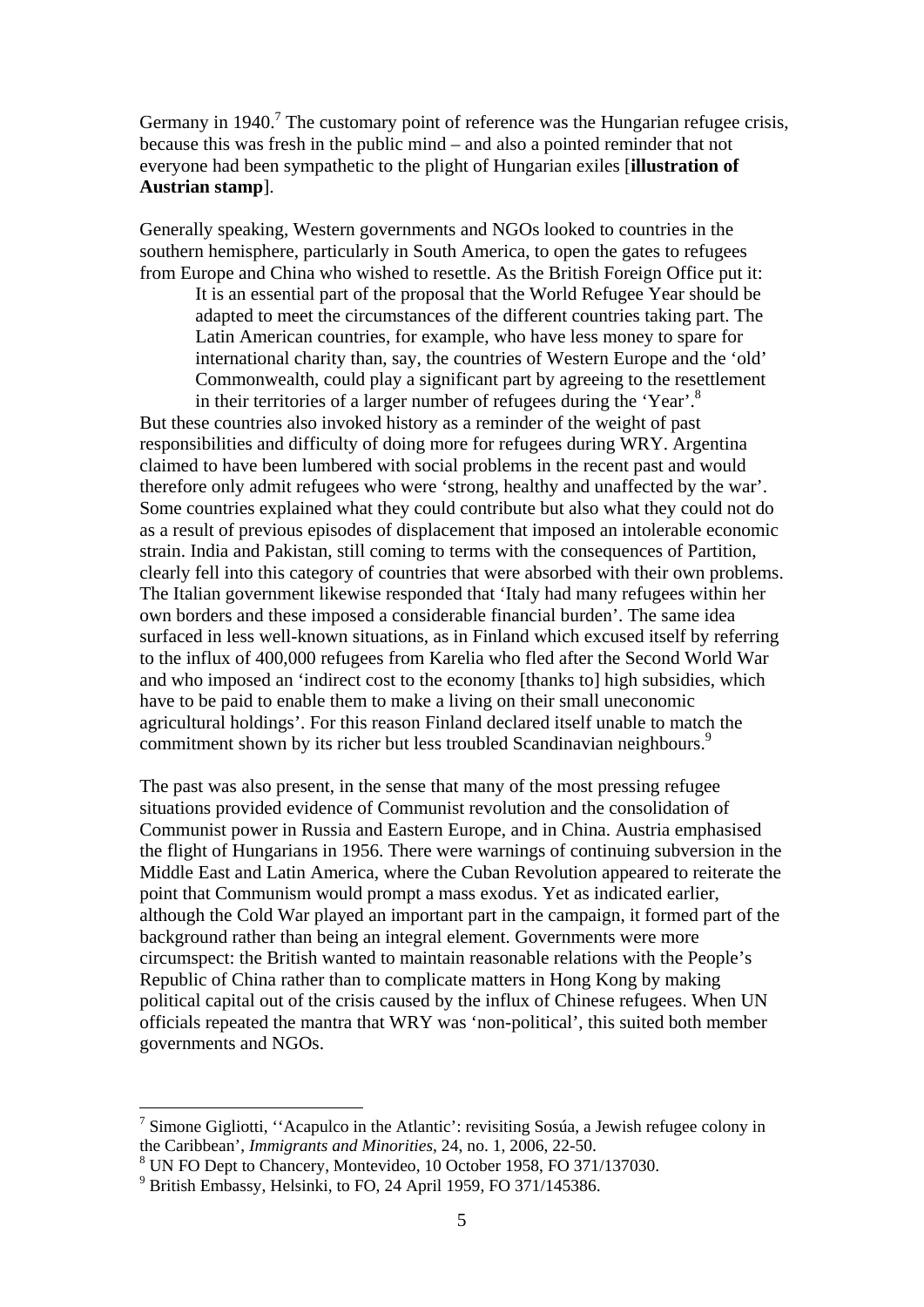The main reason for playing down the Cold War was linked to the final aspect of WRY as history. The campaign contained an important element of atonement. One did not have to look far into the past to see that the crisis of the 'hard core' reflected an injustice perpetrated by the Free World. This did not mean remembering the Allies' immediate post-war policy of organised repatriation undertaken by UNRRA and implemented by the military in occupied Germany. Rather, atonement meant a recognition that DPs had been left to 'rot' in camps (many them former prison camps) once the West had 'skimmed the cream' in order to replenish the depleted labour market in the late 1940s. (Several NGOs were quick to accept that there was more than a grain of truth in the old Soviet charge that Western governments had operated a 'slave market'.) History held out to Western governments the opportunity to remedy their previous lack of generosity by admitting 'hard core' refugees before it was too late. To be sure, not everyone wished to atone – France was too busy attempting to hold on to Algeria. The best that officials in Paris could come up with was a postage stamp that alluded to French losses during the Second World War [**illustration of French stamp**]. Nevertheless atonement and recompense struck a chord in the USA, Canada, Australia and the UK. Something of the same idea governed attitudes towards elderly Russian refugees in China who had been abandoned to their fate.

Past experience also helped explain why the future threatened to be hopeless for individual refugees unless the West did something about their situation. In a report headed 'Human wastage', UNHCR dramatised this prospect by describing how:

Every morning Jaro Nicolaiwitch rises from his bunk at six. This is a habit which he formed when he worked as an assistant accountant in a small tobacco factory in his native town … This once active man now accepts idleness as an easy way of life … Thousands of miles away lives the young woman who was once his wife … He has now settled down to a parasitic existence, with which he feels at peace. He cares little for work and distrusts all words of kindness and sympathy. And there are thousands like him who are no longer interested in their future …10

This narrative of incarceration belonged to a litany of complaint that refugees and DPs had become 'apathetic' and alienated. Now, however, their lack of interest in the future was a function of past wrong inflicted on them, not by Hitler but by the 'Free World'. Their prospects were blighted, but the situation could yet be rescued by sensitive and urgent action, whether by admitting more refugees to Western countries or to Latin America, or by improving their conditions in situ, thanks to the generosity of the public. Hence the importance attached during WRY to 'before and after' photographs of camp clearance that drew attention to their 'metamorphosis' and 'rehabilitation' [**illustrations of DP camps**]. In other words, the past provided a stimulus to action that would ensure the future wellbeing of refugees.

What else did it mean to suggest that WRY looked forward as well as backwards? Supporters of WRY campaign were fearful about what the 1960s had in store. As I have already indicated, liberals and conservatives feared that communism would extend its influence across the globe, by filling the gap left by retreating colonial regimes and helping to inspire revolution among the peasantry and emerging working class in the Third World. These concerns manifested an anxiety about a general crisis of citizenship in democratic states. UN High Commissioner for Refugees Auguste

<sup>10</sup> *To Have a Key: a Storybook of Human Drama* (Geneva: UNHCR, 1958).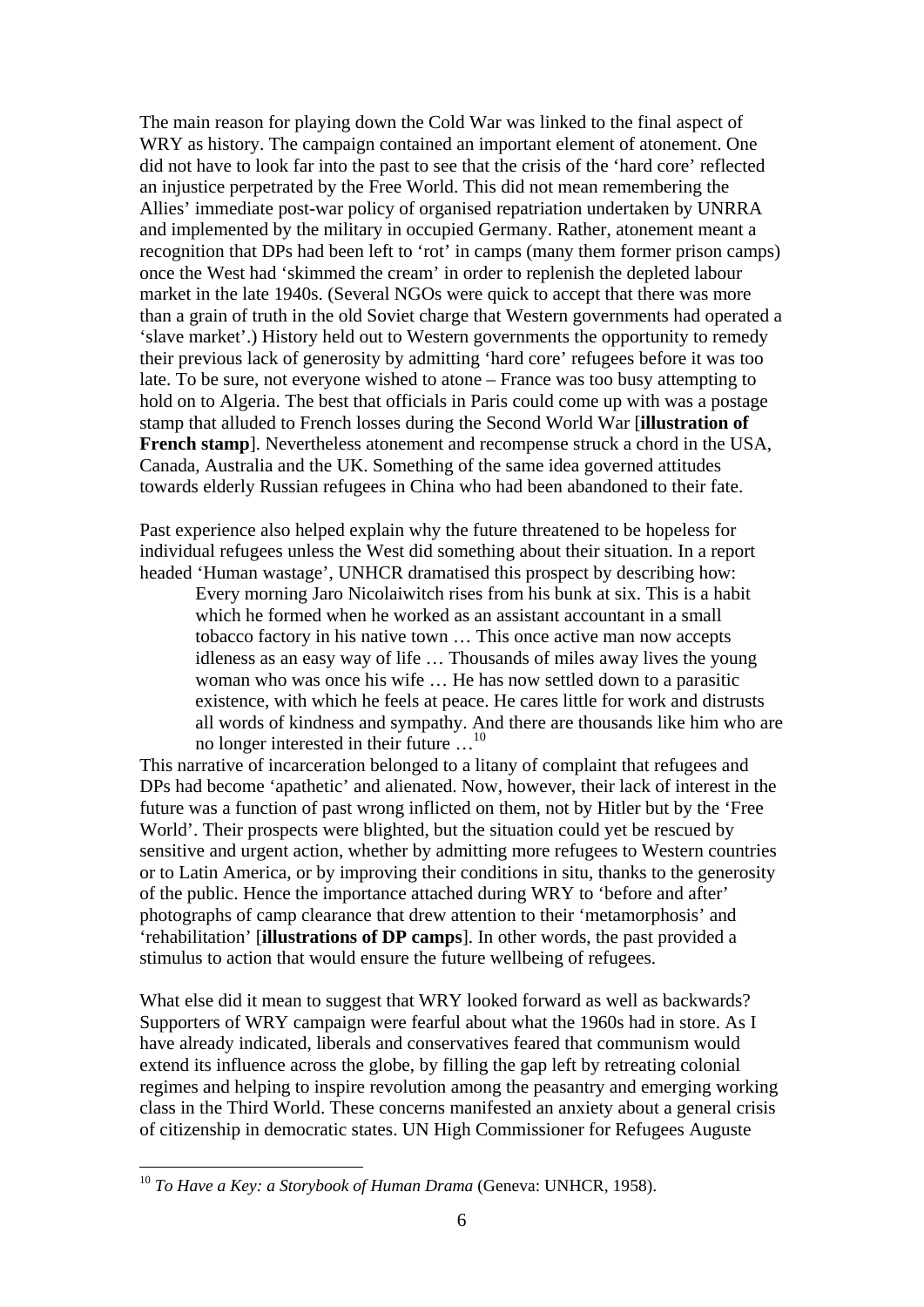Lindt spoke apocalyptically of the potential dangers of creating a 'race of camp dwellers', should western countries fail to address the needs of refugees. Officials employed by the UN Relief and Works Agency for the Middle East (some of whom were themselves refuges) expressed concern about the growing numbers of deprived Palestinian youths in the refugee camps of Lebanon, Gaza and the West Bank. In the absence of a political solution to the refugee crisis, their prospects could best be improved by intensive investment in vocational education and training. But this turned out to be over-optimistic rhetoric.

Another vital element of WRY was its emphasis on the humanitarian imperative as exemplified by churches, secular non-governmental organisations and private individuals. Once again, history was invoked to demonstrate that non-state institutions had done their bit for refugees. Pope John XXIII spoke of the Catholic Church's historic concern for refugees, albeit drawing a veil over its limited role before and during the Second World War on behalf of Jews in Nazi Germany. The Canadian Jewish Congress advertised its 'considerable experience in the settlement of refugees following World War One and in large numbers in assisting in the rescue, relief and rehabilitation of victims of concentration camps after the liberation of Europe' (as well as from Shanghai) … and therefore associates itself with 'the world wide plans to bring succour and relief to those who deserve and will appreciate it'.<sup>11</sup> Churches and NGOs also appealed to the past in seeking to persuade potential donors that their money would be well spent – and by implication to demonstrate that rival claimants had a lesser claim on donors' purses.

Campaign publicity also made much of the energy and generosity of individuals and groups who organised fundraising in participating countries. Geneva publicised heroic individuals who had a history of assisting refugees and DPs and who sometimes travelled to distant lands in order to do so. They included the Dominican priest, Father Georges Pire (1910-1969) who belonged to the Belgian resistance during the Second World War (and whose family had been refugees during the First World War) and who established 'European villages' for elderly refugees in 1949 in order to enable them to leave DP camps and live more freely. DPs were offered counselling and advice on establishing small businesses: 'the positioning of the 'villages' on the outskirts of European towns gives the refugee a sense of community [and] on the other hand facilitates their integration and especially that of their children into their national environment'.12 The executive director of the US Committee for Refugees, Edward B. Marks (1911-1995) had worked with Displaced Persons in post-war Europe on behalf of the International Refugee Organisation and the International Office for Migration, including being sent to Yugoslavia in 1957 to deal with the Hungarian refugee crisis. WRY could thus be located in a continuum of refugee relief. Informed and professional social workers, psychologists, nurses, engineers brought their expertise as well as empathy to bear on refugee crises. A newspaper profile of Mollie Rule who worked for the World Council of Churches after the Second World War described how 'she has dealt with more refugees than any other woman, anywhere'. In 1956 the WCC sent her to Yugoslavia to support Hungarian refugees. Interviewed in 1960, following work in Rhodesia, Tanganyika and the Philippines,

<sup>&</sup>lt;sup>11</sup> Canadian Committee for WRY, McMaster University, Folder 6.

<sup>12</sup> *The Times*, 11 November 1958; G. Kent, 'The promised land of Father Pire', *Reader's Digest* (June 1959), 46-50.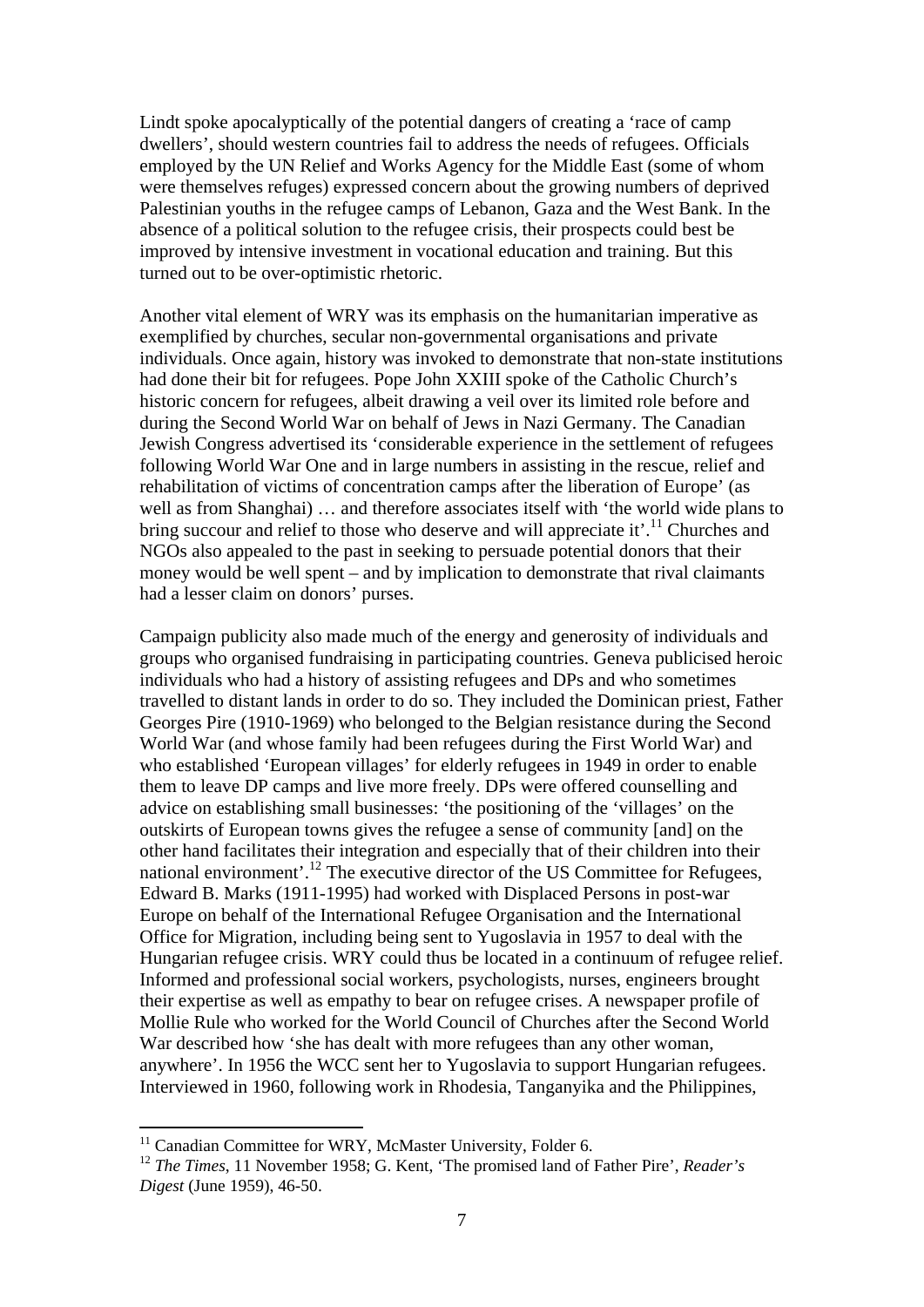she lamented the recurrent flow of refugees ('I see no end to it') but affirmed the benefit of long years of practical experience in resettling refugees: 'You can't (she said) learn it all from books'. At the end of the story, the journalist asserted Mollie's ability to maintain a kind of cosmopolitan existence. While 'home is still Central Africa', she enjoyed holidaying in London where she was able to buy her favourite shoes. She was both discerning consumer and dedicated humanitarian. Displacement enabled her to alleviate distress and to be a kind of informed global citizen. I am struck by the emphasis on modern consumption – there were limits here to notions of self-sacrifice demanded by most faith-based organisations – but also how the depiction of a peripatetic and even cosmopolitan empathy echoes stories of adventurous relief workers in the 1920s who spent years in the Balkans and in the Middle East working on behalf of Greek, Armenian and other refugees. These stories emphasised their credentials as eye-witnesses who could vouch for the extent of suffering and the effort required to alleviate it. Heroic endeavour and the exercise of responsible citizenship offered a counterpoint to the image of enforced refugee displacement and refugees' troubling incapacity.

It was also striking how the modern humanitarian relief worker could move relatively freely from one site of displacement to another, a reminder that the 1950s witnessed the rapid growth of mass tourism. Affluence allowed the modern consumer to travel much more easily than hitherto. These opportunities were denied the refugee. A British Foreign Office memorandum noted that refugees did not enjoy the same kind of unfettered and enjoyable travel: 'thousands of people delight to spend their summer holidays' in countries that were home to refugees [**illustrations from** *Crossbow*]. Richard Russell painted a picture of refugee camps near Salzburg, 'famous for its tourist resorts, its exquisite villages, its wooded hills reflected in calm waters [but] less known as the approach to the most densely packed concentration of Refugee Camps in Austria: the residuary scrap-heap of the Forsaken People'.13 Asking for suggestions about a campaign in the West Indies and Bermuda, a British official advised that 'some of the tourists who winter there must surely be known to you and willing to give WRY a good push during their warm holiday'.<sup>14</sup> More imaginatively, the Canadian the national committee planned a 'border-crossing' initiative whereby travellers between the US and Canada would be invited to donate a sum of money at the frontier. The idea was 'to enlist the cooperation of the Outdoor Advertising Association, adopting some such theme as 'Have Passport, Can Travel (What about the Refugees in Camps?)'.<sup>15</sup> An unusual initiative took place in Sweden and Norway that entailed 'the setting up jointly of a mythical State'. Newspapers reported the formation of 'Morokulien', a 'new country' on the Norwegian-Swedish frontier, created from the Norwegian and Swedish words for fun ('moro' and 'kul' respectively). TV programmes broadcast football matches and other contacts between the 'citizens'. Morokulien issued its own stamps, and TV cameras were there to record the mail being collected and sorted. A local radio show invited listeners to send in money to help build a house to accommodate a refugee family on the new 'territory'.<sup>16</sup> Although WRY did not – and could not – undermine state sovereignty,

<sup>&</sup>lt;sup>13</sup> Richard Russell, 'Refugee camps in Austria', *Contemporary Review*, 190 (July-December 1956), 355-57; FO note, 15 November 1959, FO 371/145392.

 $14$  E.J. F. Scott to Kelly, Deputy Special Representative of the UN Secretary General for WRY, 29 December 1959, FO 371/145393.

<sup>15</sup> CCWRY Box 4, Folder 5; *International Committee for World Refugee Year*, 64.

<sup>16</sup> UNOG, 55/0088 File 093, Norway.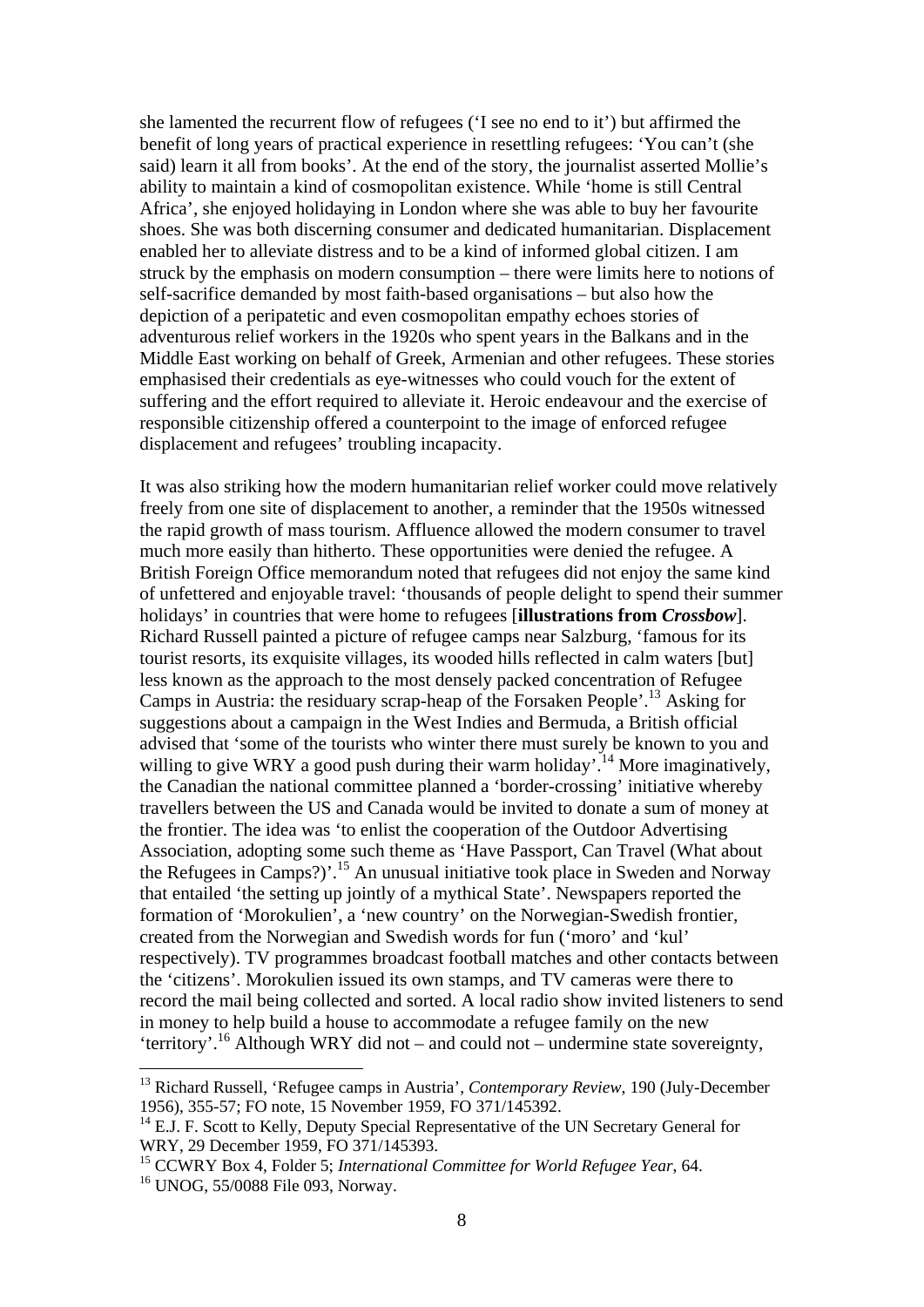nevertheless some of its supporters betrayed a healthy scepticism, lampooning the world's fixation with borders and passports by demanding that visitors to makebelieve 'refugee camps' show their 'papers' before being admitted.

New initiatives spoke of disseminating knowledge and bringing people together. Barriers to communication could also be broken down. It was a source of pride to the Geneva office that public opinion learned about events 'in the most remote areas of the world'. The Australian committee for WRY prided itself on having done something to inform the 'majority of Australians [who] had little or no knowledge of the nature and extent, or the difficulties of the world refugee problem'. The Irish campaign also claimed to have made a difference, in that a 'greater sense of concern about world problems has begun to displace the parochial preoccupation with Irish or Anglo-Irish issues which over the past twenty years at least had characterised political life in this country' – an exaggeration, but an interesting indication of the importance that it attached to WRY. The campaign was also construed as a means of instilling a new 'spirit'; for example, Georges Pire described how a 'Europe du coeur' took shape in different settings that encouraged a brotherhood of 'all men, working in unison in a spirit of true solidarity, serving a cause which is utterly humane and absolutely true'. This vision had a political component, but it transcended Cold War rivalry. There was something of a utopian and cosmopolitan strand to WRY, which we saw in relation to dissolving borders between countries. It was also evident in the hope that DPs could be enabled to set aside old enmities; Richard Russell believed that it was possible to help refugees to become not only Austrian citizens but 'citizens of the world … killing the backward-looking, vengeful feelings that are still apt to arise'.<sup>17</sup> In some instances, WRY was invested with the prospect of combining public awareness of refugees and knowledge of people closer to home. I am thinking here of the visit paid to Canada by Peter Casson, the UN special representative for WRY (**illustration of Peter Casson in Frobisher Bay**). Casson contrasted the lack of donations from white Canadian residents this with the generosity of the Inuit population in Frobisher Bay, who demonstrated in his view a much better grasp than their wealthier neighbours of the need to 'rehabilitate' refugees: 'I think that Canadians should now decide to declare themselves quite frankly as to whether they don't care about their fellow human beings who suffer'. Casson concluded with a dramatic flourish: 'I would be very glad to have Eskimo blood in my veins tonight'. This argument exposed several layers of meaning: not only did the humanity of native Canadians put white Canadians to shame, but Inuit participation in WRY was also proof of their own 'rehabilitation'.18

### xxxxx

In thinking about 'borders', I am struck by the differences between refugees and humanitarians as well as the distinction between the space of the refugee camp and the world beyond, a distinction that emerges in the work of sociologists such as Erving Goffman and more recently Michel Agier.<sup>19</sup> Most refugee and DP camps are

<sup>&</sup>lt;sup>17</sup> Ouotations from Richard Russell Papers, Box FL097, File ref 4RFR/2, The Women's Library, London Metropolitan Library; also Russell to Haynes, 28 November 1956, CA/I/6/7 AER: correspondence and bulletins 1956-66.

<sup>&</sup>lt;sup>18</sup> Newspaper clippings in the archives of CCWRY, Box 7, Folder 17.

<sup>&</sup>lt;sup>19</sup> Michel Agier, 'Between war and city: towards an urban anthropology of refugee camps', *Ethnography*, 3, no. 3 (2002), 317-41. See also Ian Hacking, 'Between Michel Foucault and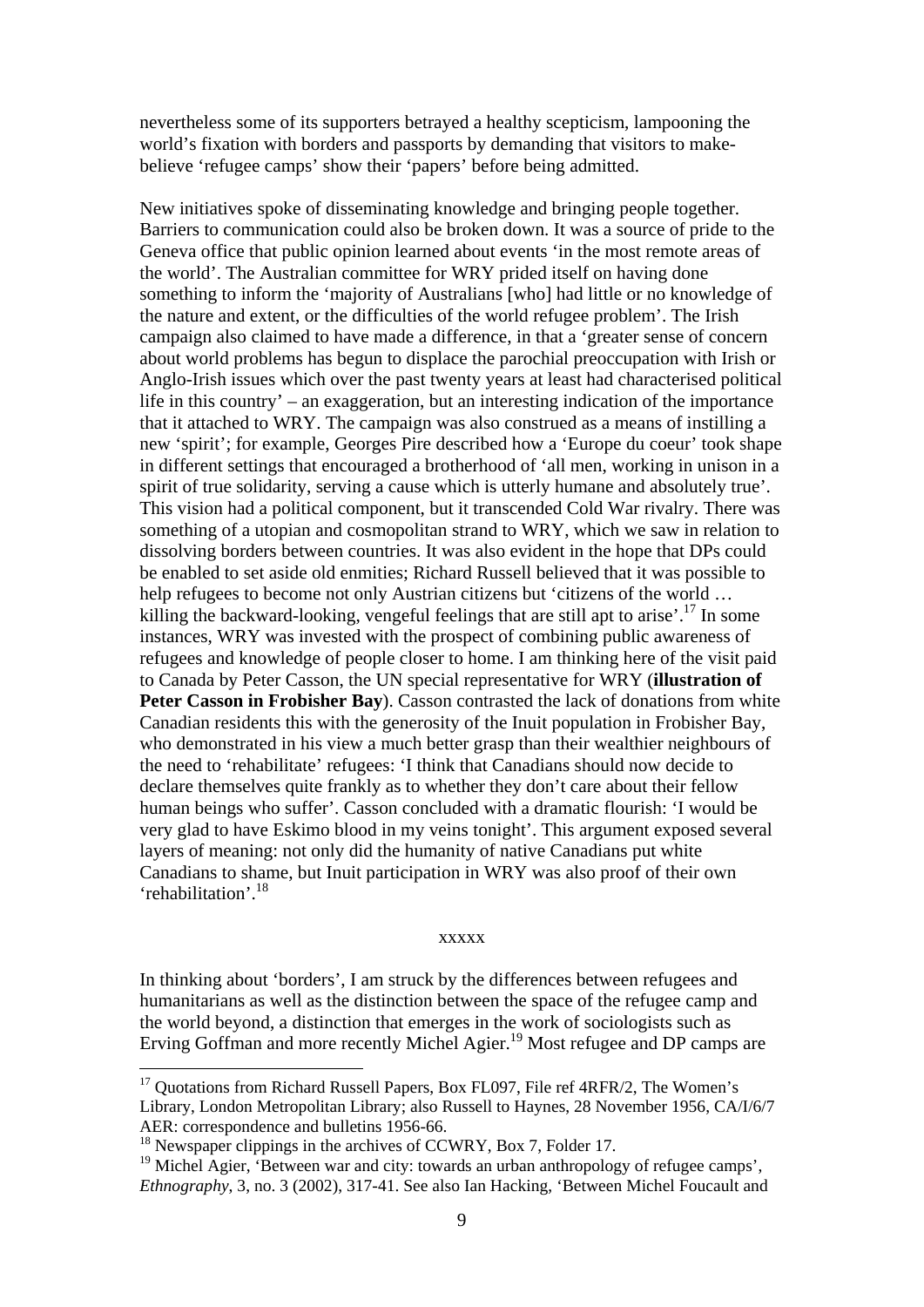set apart from normal society and constitute a separate and enclosed social world. Incarceration and externally-imposed disciplinary arrangements have gone hand in hand in defining the camp regime. But another strand in the refugee studies literature indicates that other things are going on. Indeed the literature on 'bare life' and 'spaces of exception' discounts the extent to which the refugee camp historically gave rise to an impressive degree of creative (and often contested) cultural, educational and political activity. This is certainly evident in the world of Europe's DP camps after 1945, but it is not confined to Europe by any means. $^{20}$ 

The refugee camp historically provides plenty of evidence of antagonism between local host populations on the one hand and refugees on the other. In Egyptianadministered Gaza, for example, Ilana Feldman has shown that local residents in the 1950s resented the influx of Palestinian refugees, because the main UN agency (UNRWA) failed to recognise the host community's sense of dispossession.<sup>21</sup> WRY did little on its own account to close this gap in sites of displacement between refugees and non-refugees, either in Europe, the Indian sub-continent, the Middle East or the Far East. Where the gap was closed, it was because other factors came into play, in particular the rapid economic growth that contributed to the betterment of conditions in West Germany, Hong Kong and India during the later 1950s and early 1960s. Until this happened, the boundary between the camp and civil society remained starkly defined rather than blurred or porous. WRY had no answer to this kind of border demarcation, and subsequent campaigns have also struggled to break down these barriers.<sup>22</sup>

As indicated above, WRY helped to connect local communities with the wider world, sometimes with lasting consequences for humanitarian action. That is not all. The blend of innovative campaigning, energetic organisation and theatricality that was sustained by a sense of obligation to one's fellow human beings proved effective in raising large sums of money. In 1959-60 citizens of the 'free world' listened to stories of displacement in Europe and beyond. They lobbied governments on behalf of refugees to relax the criteria for entry or to find other 'permanent solutions'. Their donations helped finance a much enhanced role for UNHCR and NGOs of various stripes. WRY also helped to give rise to other campaigns, in particular to Amnesty International ('What – asked Peter Benenson, the founder of Amnesty – about a World Year against political imprisonment?') and Freedom from Hunger. In the UK a glossy government booklet suggested how the issue of world hunger might be handled

Erving Goffman: between discourse in the abstract and face-to-face interaction', *Economy and Society*, 33, no. 3 (2004), 277-302.

<sup>20</sup> Mark Wyman, *DPs: Europe's Displaced Persons, 1945-1951* (Cornell University Press, 1998); Anna Holian, 'Displacement and the postwar reconstruction of education: Displaced Persons at the UNRRA University of Munich, 1945-1948', *Contemporary European History*, 17, no. 2 (1998), 167-95; Lynellyn D. Long, *Ban Vinai: the Refugee Camp* (Columbia University Press, 1993); Liisa Malkki, *Purity and Exile: Violence, Memory, and National Cosmology among Hutu Refugees in Tanzania* (Chicago University Press, 1995); Tania Kaiser, 'Songs, discos and dancing in Kiryandongo, Uganda', *Journal of Ethnic and Migration Studies*, 32, no. 2 (2006), 183-202.

 $21$  Ilana Feldman, 'Difficult distinctions: refugee law, humanitarian practice and political identification in Gaza', *Cultural Anthropology*, 22, no.1 (2007), 129-69.

 $22$  UN efforts to promote long-term economic development, in order to assist refugees and host communities, need to be understood in this light. This history has yet to be written.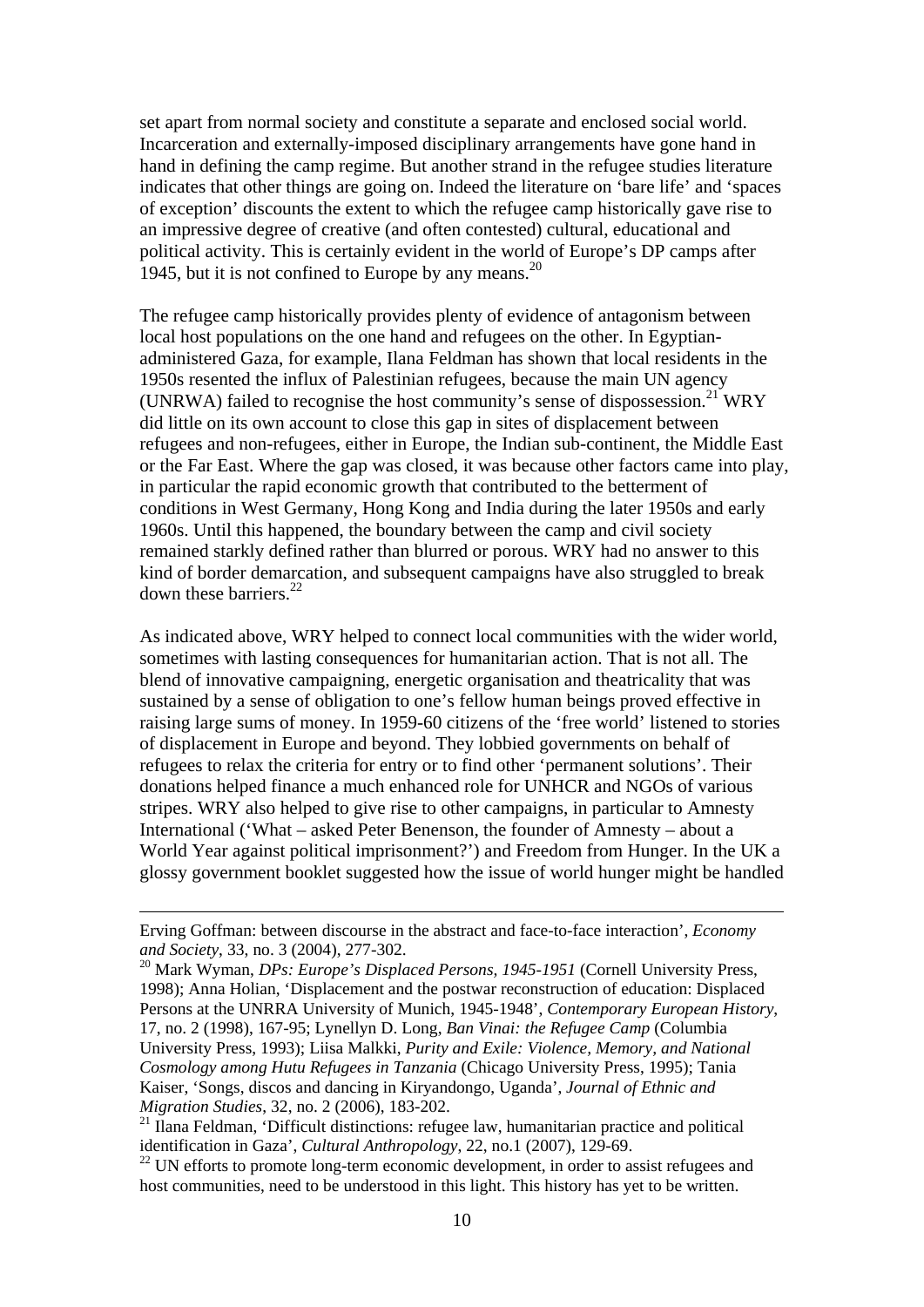in British schools: the history syllabus adopted by one exam board included studying the UN and inviting candidates to write an account of Oxfam and the World Health Organisation. A 'world educational programme' was adopted in 50 countries in the hope it would stimulate a 'consciousness of the unity of mankind and of the need for world cooperation'. WRY thus had an afterlife in helping to encourage international and transnational humanitarian enterprise. When read alongside the history of Amnesty, the campaign for a world refugee year showed the advantages as well as the limitations of engaging with states. Amnesty demonstrated a less timid approach. But Amnesty and WRY alike fought shy of addressing the mainsprings of population displacement or the root causes of oppression. The emphasis in both cases was on humanitarian assistance and addressing past wrongs. We probably need to look elsewhere – for example to Médecins sans Frontières – for an example of a campaigning organisation that seeks to break the mould.<sup>23</sup> Whereas Amnesty focuses on the individual victim of political persecution and MSF does not fight shy of criticising states that violate human rights, organisations that campaign on behalf of refugees face the challenge of trying to acknowledge the importance of each individual while confronting the scale of displacement, negative public attitudes and the power vested in the modern state.

### xxxxx

What, then, was the broader significance of WRY? The campaign had important achievements to its credit. It created a 'splash', particularly in Western Europe and North America, and gained support across the non-Communist political spectrum. It brought material improvements to the lives of many refugees, even if the scale of such improvement was less than its supporters hoped, particularly when it came to resettling refugees in third countries. It helped inspire campaigns on behalf of political prisoners, world hunger and even apartheid. But on the debit side, the extent of participation from country to country was uneven, and in truth the campaign raised public awareness in relatively few countries. Perhaps the harshest charge that can be levelled at WRY is that it expressed a kind of ignorant concern. Public interest in refugees remained superficial; a fairly thin veneer of historical awareness was probably the best that WRY could sustain. This was evident from the outset – consider for example the publicity that helped to prompt the campaign in the first place [**illustration from** *Onslaught*]. Perhaps this is not surprising, given that most NGOs avoided a thorough engagement with the politics of population displacement and immigration, because they had a stake in keeping on the right side of governments that facilitated access to refugee groups and enabled them to demonstrate their usefulness. Campaigners and relief workers operated inside the refugee-hosting state, but did not challenge the principle of non-intervention in another country's internal affairs. States could be shamed, but ultimately they operated a tight discretionary programme of resettlement and certainly guarded their sovereignty jealously.

 $23$  Tom Buchanan, "The truth will set you free': the making of Amnesty International', *Journal of Contemporary History*, 37, no. 4 (2002), 575-97; Peter Redfield, 'A less modest witness: collective advocacy and motivated truth in a medical humanitarian movement', *American Ethnologist*, 33, no. 1 (2006), 3-26; Bertrand Taithe, 'Reinventing (French) universalism: religion, humanitarianism and the French doctors', *Modern and Contemporary France*, 12, no. 2 (2004), 147-59.